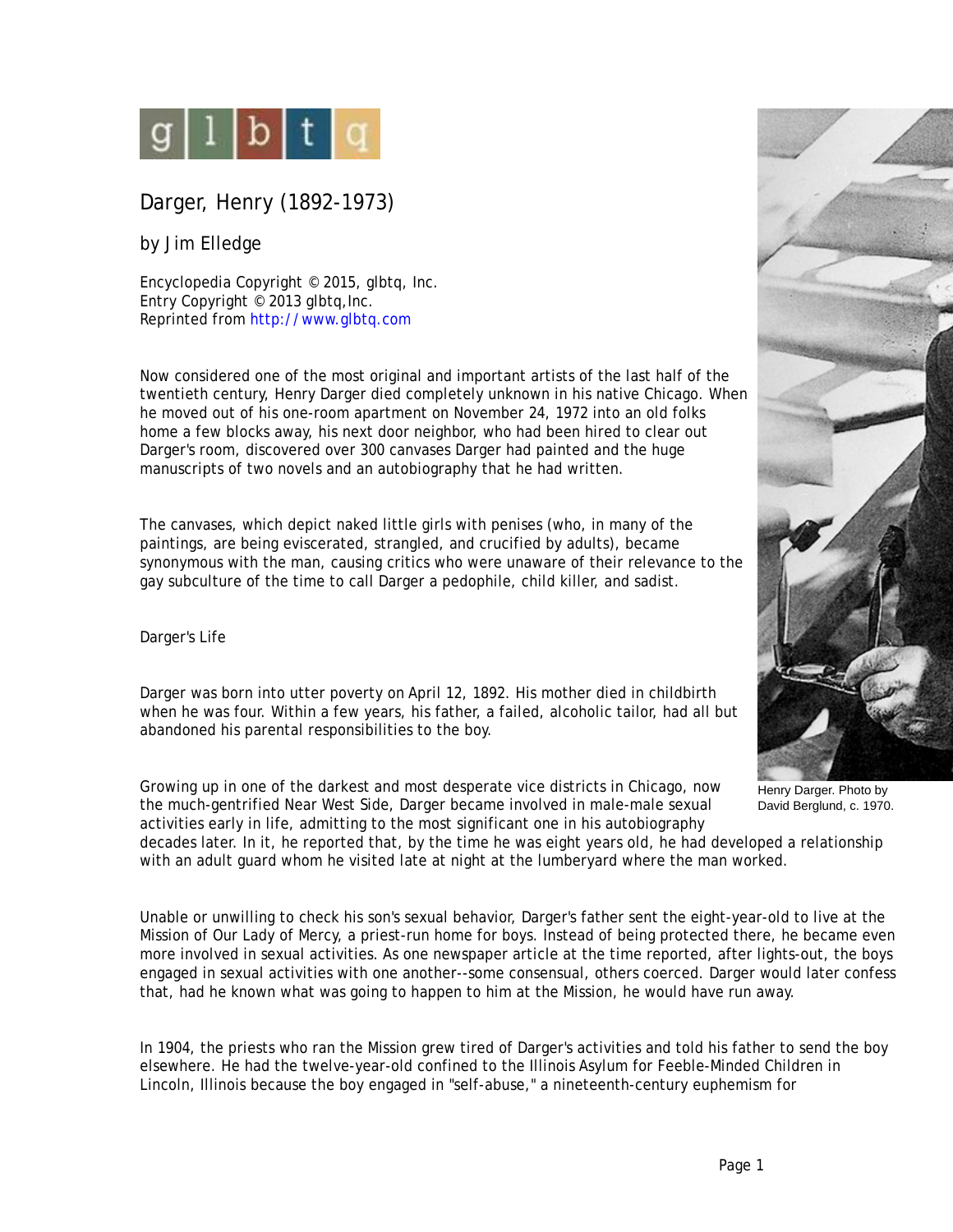masturbation. At the time, physicians believed self-abuse was a symptom of homosexuality and even used it as a synonym for same-sex sexual activity.

Illinois' prisons had become so full that authorities sent adult convicts to live at the Asylum among what were called the "bright boys." These were children who, like Darger, had no mental disability, but were problems for their families and society. The convicts slept in the same dormitories as the boys, with no substantial supervision at night. In words that echo the summary of his life at the Mission, Darger stated that, had he been aware of what he would experience at the Asylum, he would have run away before being taken there.

After three attempts to run away, Darger successfully escaped the Asylum in 1909. Penniless, he walked nearly 170 miles back to Chicago. There he became a janitor at St. Joseph's Hospital on the Near North Side, the first of his many menial jobs--all mind-numbing, ten-hour (sometimes more) shifts with only a half-day, sometimes a full day, off per week--that he would have for the rest of his life.

In 1910, Darger began writing his first novel, The Story of the Vivian Girls, in What Is Known as the Realms of the Unreal, of the Glandeco-Angelinian War Storm, Caused by the Child Slave Rebellion, and painting the canvases that would illustrate it.

The novel, which would not be completed until 1932, depicts a war between evil Gladelinians and godly Angelinians. Gladelinians have kidnapped millions of Angelinian children, forced them to work naked as slaves, and routinely crucified, strangled, and eviscerated them. After they are no longer useful as slave laborers, some become sex slaves.

Darger's other novel, Further Adventures in Chicago: Crazy House, was written between 1932 and 1968, and also features the Vivian children as protagonists. In this novel, they attempt to exorcise a haunted house.

Set in 1911 in the neighborhood in which Darger spent his childhood, most of the six Vivians are involved in same-sex sexual relationships. One of the characters describes Angeline, the oldest of the Vivians, performing a live sex show naked with a group of other boys. Angeline and Joice, another of the Vivian childen, go on dates with adult men.

Near the end of Crazy House, Darger depicts a man named Bill and his friend who run into yet another Vivian "sister," Jennie, at a corner. As they pass her, Bill's buddy thinks she's a girl and begins to tell Bill how beautiful she is, but stops in mid-sentence. He has realized "she" is a cross-dressing "he" and expresses disgust. In contrast, however, Bill appreciates Jennie and comments about how alluring and beautiful "she" is. Bill is likely based on Darger's lover William Schloeder, whom he met in 1911.

Schloeder was thirteen years older than Darger. After their meeting, he quickly became his "special friend," code among gay men at the time for "lover." Darger stated that they spent every minute that they were not at their jobs together and that he paid their way when they went to Riverview Amusement Park, a popular site for dating couples. Their relationship lasted forty-eight years, although they were never able to live together.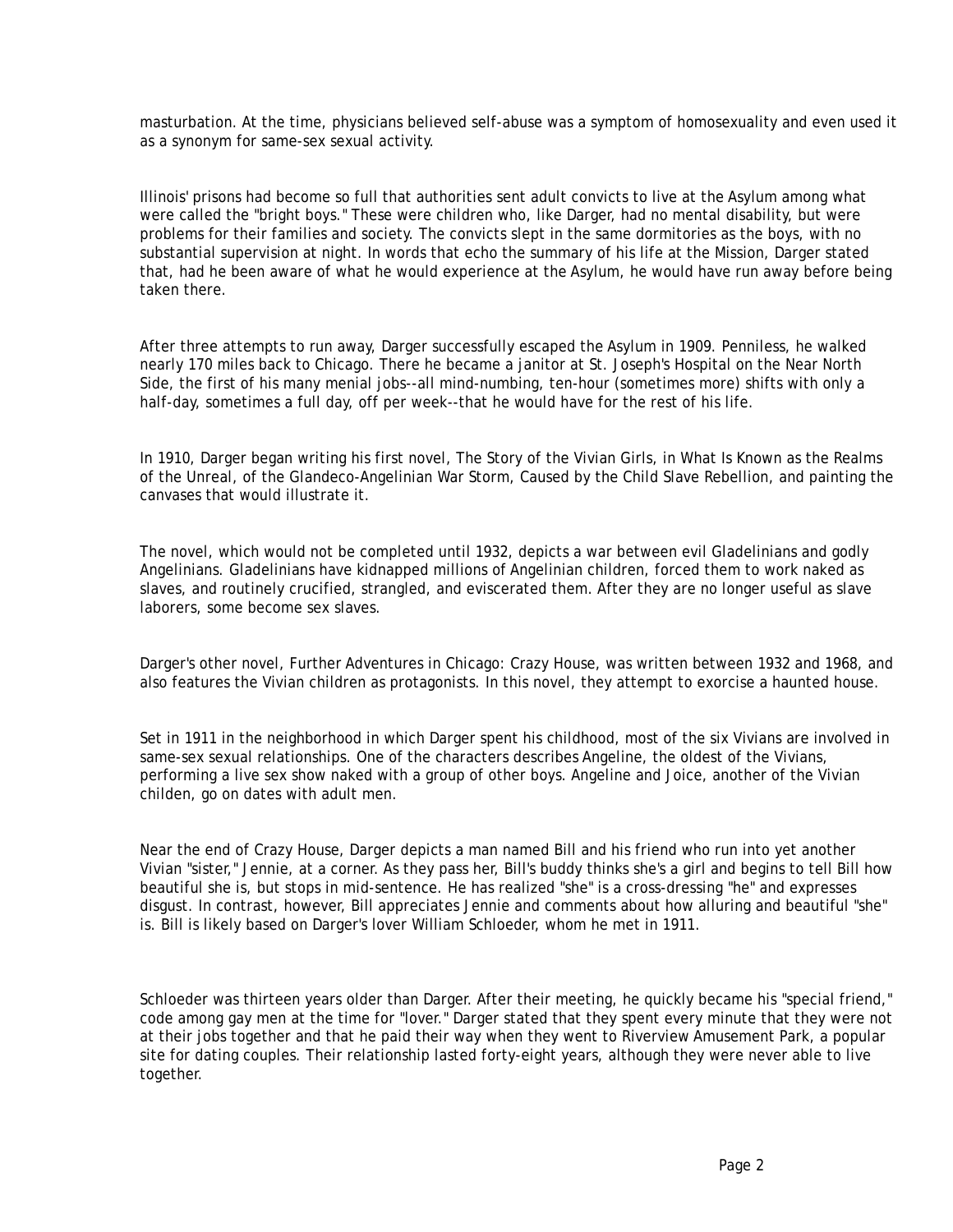Darger painted and wrote throughout his life. His "little girls with penises" reveal that he was associated with and influenced by Chicago's nascent gay subculture of the late 1800s and early 1900s. At that time, gay men explained their sexual orientation by comparing it to a man who has a woman's soul or psyche.

Darger used the hermaphroditic figures to represent his childhood experiences at the Mission and the Asylum. While they sometimes appear at peace in an Arcadian landscape, at other times adults, frequently dressed in army uniforms or academic garb, strangle, eviscerate, or crucify them. As he explained in his first novel, the scenes of evisceration represent rape.

Darger was less metaphoric in his novels. All of his protagonists, both the symbolic hermaphrodites and the biologically "correct" boys, engage consensually in sexual activities with other boys and men.

In 1959, Schloeder died, leaving Darger devastated. He wrote to his beloved's sister about how lost he felt, how nothing held any meaning for him, and how he was barely able to deal with the death.

Almost immediately, Darger's own health began to fail, and he was forced to retire in November 1963. He hated retirement, but he kept busy, continuing to work on Crazy House and then on the autobiographical A History of My Life, as well as painting.

Freed from his ten-hour shifts at the hospital where he had worked, he became a dumpster-diver and hoarder and so withdrawn that he often refused to respond to others.

Those who remember Darger knew nothing about his life, how his father had abandoned him to institutions where he was physically and sexually victimized, that the love of his life for nearly half a century had died, and how his body was so racked with pain that it sometimes incapacitated him, keeping him in bed for days.

Unable to care for himself, in November 1972 Darger moved out of his one-room apartment, in which he had lived for forty years, into a nursing home. He died there five months later on April 13, 1973, the day after his eighty-first birthday. His death certificate states he succumbed to heart disease and senility.

## Posthumous Fame

After Darger's work was discovered, his landlord decided to keep his room as he left it and began selling the paintings.

The first exhibition of Darger's paintings occurred in 1977. By the late 1990s, the artist had become wellenough known in the art world that collectors paid thousands of dollars for his work.

Although during his life, Darger never earned more than \$3,000 in any given year, some of his more important paintings now sell for upwards of \$250,000.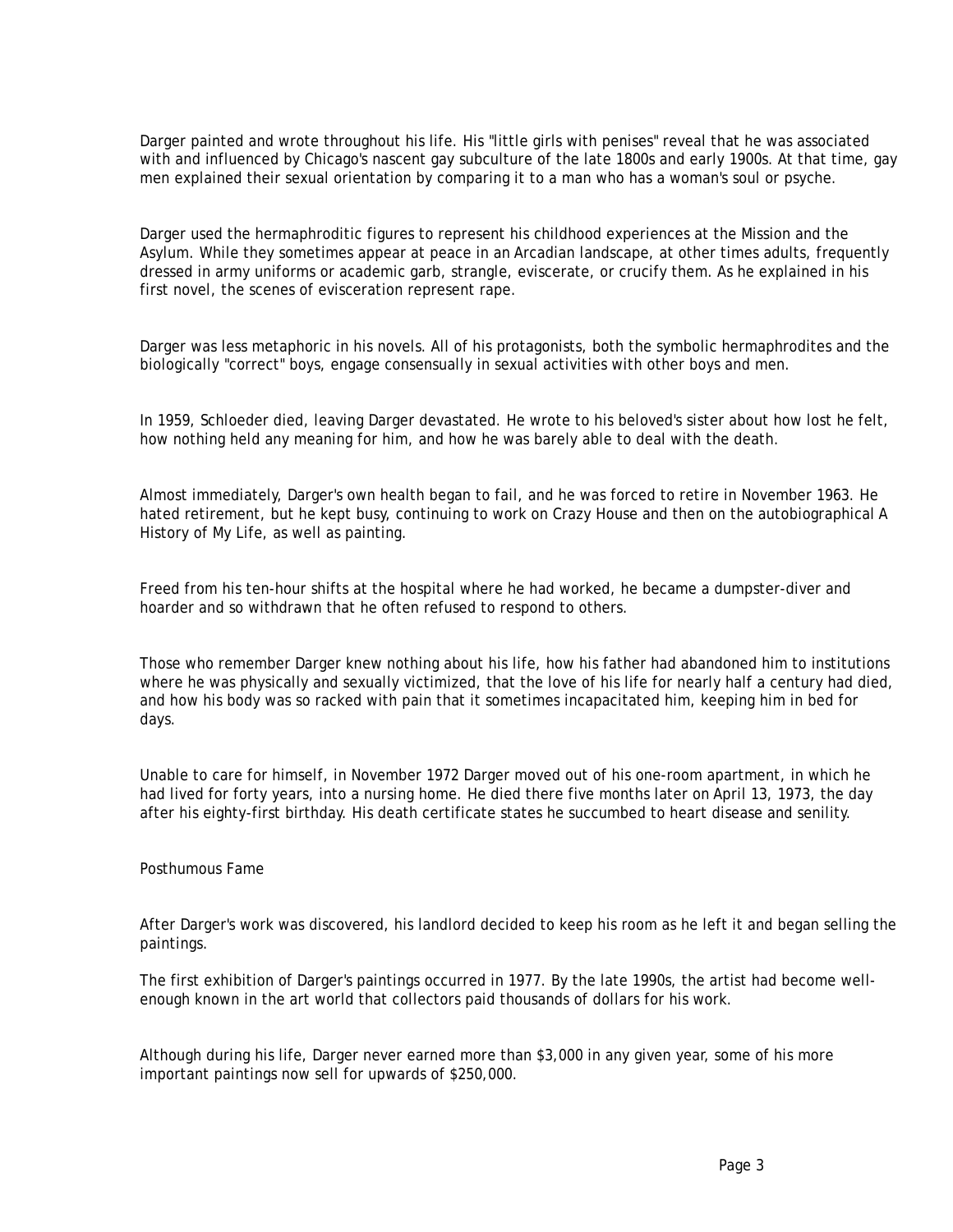In 2000, the American Folk Art Museum purchased a large number of Darger's paintings and created the Henry Darger Study Center and the Darger Archives in Manhattan, where his paintings, novels, and other items are housed and available to scholars.

A decade later, Intuit: The Center for Intuitive and Outsider Art purchased Darger's room, de-constructed it board by board, and then re-constructed it as a permanent exhibit on its premises in Chicago. The exhibit includes a large number of items from the room: pieces of furniture, the fireplace, the table on which Darger painted, his typewriter, and even tins of paint that he used.

At the same time, the Irish Museum of Modern Art in Dublin, the KW Institute for Contemporary Art in Berlin, the Watari Museum of Contemporary Art in Tokyo, the Museum of Modern Art in New York, and the Museum of Modern Art of the City of Paris, among many other museums, purchased and exhibited Darger's paintings.

Darger's work also became the subject of several scholarly books and numerous reviews, articles, and essays, as well as the inspiration for gay poet John Ashbery's book-length poem Girls on the Run (1999).

In 2004, Academy Award winner Jessica Yu released her beautifully-crafted documentary In the Realms of the Unreal: The Mystery of Henry Darger. Most recently, Jim Elledge published his biography, Henry Darger, Throwaway Boy: The Tragic Life of an Outsider Artist (2013).

Interest in Darger initially developed out of critics' interest in the "little girls with penises." The muchparroted accusations of pedophilia, serial murder, and sadism (along with the less-libelous, but no less incorrect characterization of the artist as hermit and misfit) did little to dampen interest in his work and, in fact, may even have enhanced it.

Yet, more objective critics have focused their attention on Darger's craft and themes and praised his ability to bridge the huge gap between his lack of training and his ability to paint intriguing scenes despite it.

They were also captivated by his deft use of collage, his appropriation of figures from comic strips and coloring books, his expert use of watercolor to produce brilliant scenes that captivate the eye, and his unflinching portrayals of brutality aimed at children.

Indeed, Darger has sustained the attention of art lovers and critics by virtue of his artistic achievement rather than the sensationalism that initially inspired interest.

Discovered only months before he died on April 13, 1973, Darger's manuscripts and paintings are testament to his ability to rise above the obstacles in his life to create a unique and powerful body of work.

## **Bibliography**